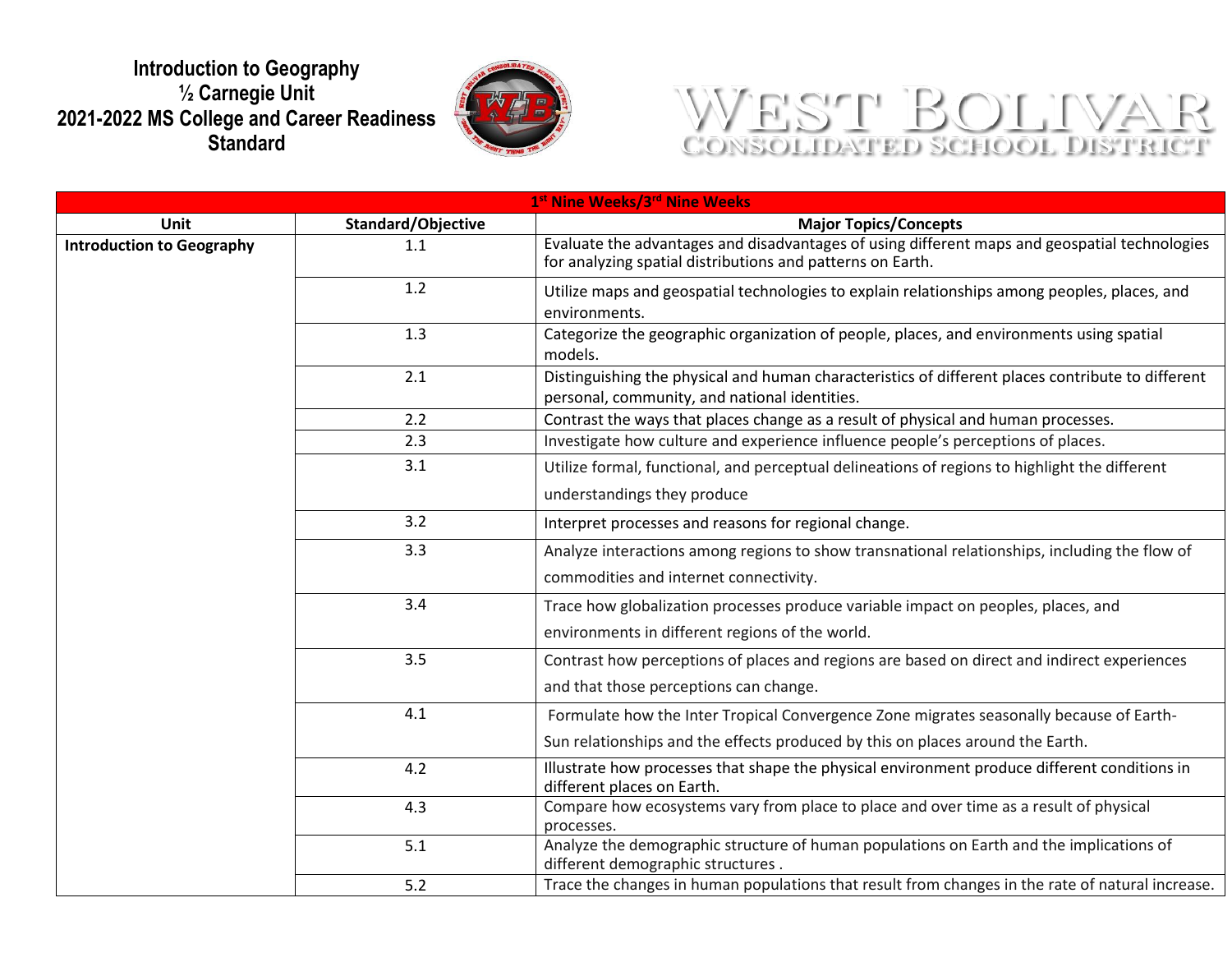|                           | 5.3  | Create the major migration streams in the U.S. and the world at present and in the past in terms<br>of time, distance, and cause.                                  |
|---------------------------|------|--------------------------------------------------------------------------------------------------------------------------------------------------------------------|
| <b>Intro to Geography</b> | 5.4  | Contrast the consequences of migration for people as well as on the origin and destination<br>places.                                                              |
|                           | 6.1  | Evaluate contact between differing cultures.                                                                                                                       |
|                           | 6.2  | Compose the diffusion of ideas and technologies causes change in the characteristics and<br>distributions of cultures.                                             |
|                           | 6.3  | Justify how cultural landscapes exist and vary across space and time.                                                                                              |
|                           |      | 2 <sup>nd</sup> Nine Weeks/4 <sup>th</sup> Nine Weeks                                                                                                              |
| Intro to Geography        | 7.1  | Investigate how and why the ratio of primary, secondary, and tertiary livelihoods differ from<br>country to country around the world and has changed over time.    |
|                           |      | Compare and contrast the advantages and disadvantages of subsistence and commercial                                                                                |
|                           | 7.2  | livelihoods and how people move from one to the other and what the changes have been over<br>time.                                                                 |
|                           | 7.3  | Analyze the impact of economic interdependence and globalization on places and their<br>populations and environments.                                              |
|                           | 7.4  | Illustrate how integrated transportation and communication networks provide the<br>infrastructure essential to economic interdependence at local to global scales. |
|                           | 8.1  | Analyze how different types of territorially delimited entities manage and control Earth's surface<br>in different ways.                                           |
|                           | 8.2  | Compare the advantages and disadvantages of political and other boundaries that are based on<br>physical and human factors.                                        |
|                           | 8.3  | Debate how countries and organizations make agreements to cooperate in managing and using<br>Earth's surface.                                                      |
|                           | 8.4  | Estimate how conflict occurs at the international level because of disagreements over the<br>division, control, and management of Earth's surface.                 |
|                           | 9.1  | Interpret how human-induced changes in one place can affect the physical environment in<br>other places.                                                           |
|                           | 9.2  | Measure how the use of technology has changed the scale at which people can modify the<br>physical environment.                                                    |
|                           | 9.3  | Debate how the physical environment can accommodate and be endangered by human<br>activities.                                                                      |
|                           |      |                                                                                                                                                                    |
|                           | 10.1 | Diagram the different types of urban land uses and analyze how they are systematically<br>arranged.                                                                |
|                           | 10.2 | Compare how human activities have contributed to the development of settlements at<br>particular locations.                                                        |
|                           | 10.3 | Contrast how the number and types of services differ for settlements of various sizes (small to<br>large).                                                         |
|                           | 11.1 | Compare how characteristics of the physical environment are can be both opportunities and                                                                          |